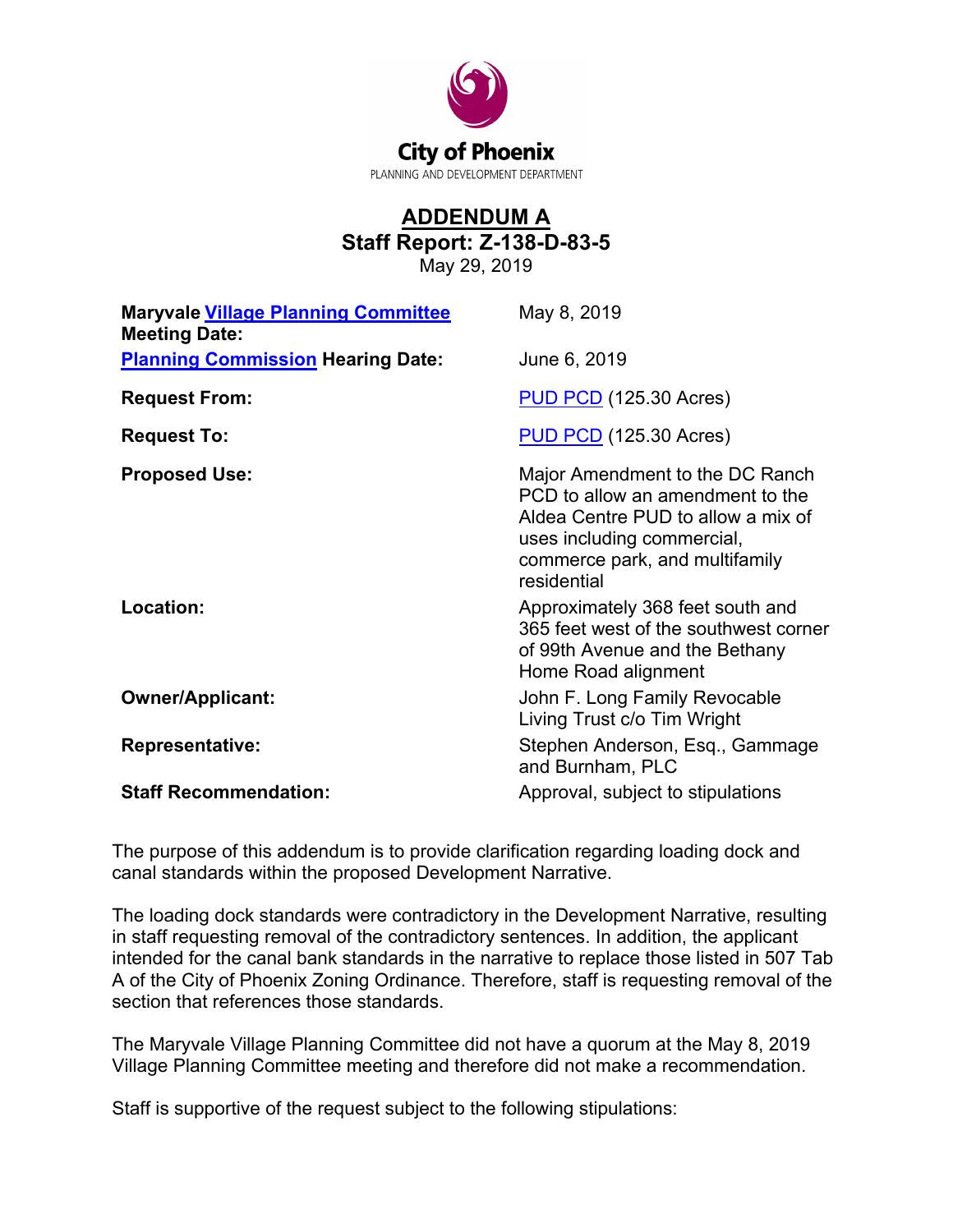- 1. An updated Development Narrative for the Aldea Centre PUD reflecting the changes approved through this request shall be submitted to the Planning Department within 30 days of City Council approval of this request. The updated Development Narrative shall be consistent with Development Narrative date stamped April 15, 2019, as modified by the following stipulations:
	- a. Update legal description in Appendix A to reflect boundary of current case.
	- b. Update all applicable exhibits throughout the narrative to address changes made since prior approval, including, but not limited to setbacks and street connections.
	- c. Pages 40-41, Loading Standards: Remove verbiage restricting construction of loading docks within 150 feet of a residential district or use for both manufacturing and wholesale uses.
	- d. Page 45, Canal Bank Landscaping: Update section to read "Canal Bank Standards."
	- E. PAGE 40, OMIT THE LAST SENTENCE THAT READS, "LOADING AREAS/DOCKS SHALL NOT BE CONSTRUCTED WITHIN 150 FEET OF AN EXISTING RESIDENTIAL DISTRICT OR USE."
	- F. PAGE 41, OMIT THE SECOND TO LAST BULLET THAT READS, "LOADING AREAS/DOCKS SHALL NOT BE CONSTRUCTED WITHIN 150 FEET OF AN EXISTING RESIDENTIAL DISTRICT OR USE."
	- G. PAGE 47, OMIT THE LAST SENTENCE IN THE FIRST PARAGRAPH THAT READS, "WHAT IS NOT ADDRESSED HERE WILL DEFAULT TO 507 TAB A."
- 2. In the event archaeological materials are encountered during construction, the developer shall immediately cease all ground disturbing activities within a 33-foot radius of that discovery, notify the City Archaeologist, and allow time for the Archaeology Office to properly assess the materials.
- 3. The developer shall record a Notice to Prospective Purchasers of Proximity to Airport in order to disclose the existence and operational characteristics of Glendale Municipal Airport (GEU) to future owners or tenants of the property.
- 4. A traffic impact study shall be reviewed and approved by the Street Transportation Department prior to preliminary site plan approval for the first phase of development. The applicant shall be responsible for any dedications and required improvements as recommended by the approved study, as approved by the Planning and Development Department.